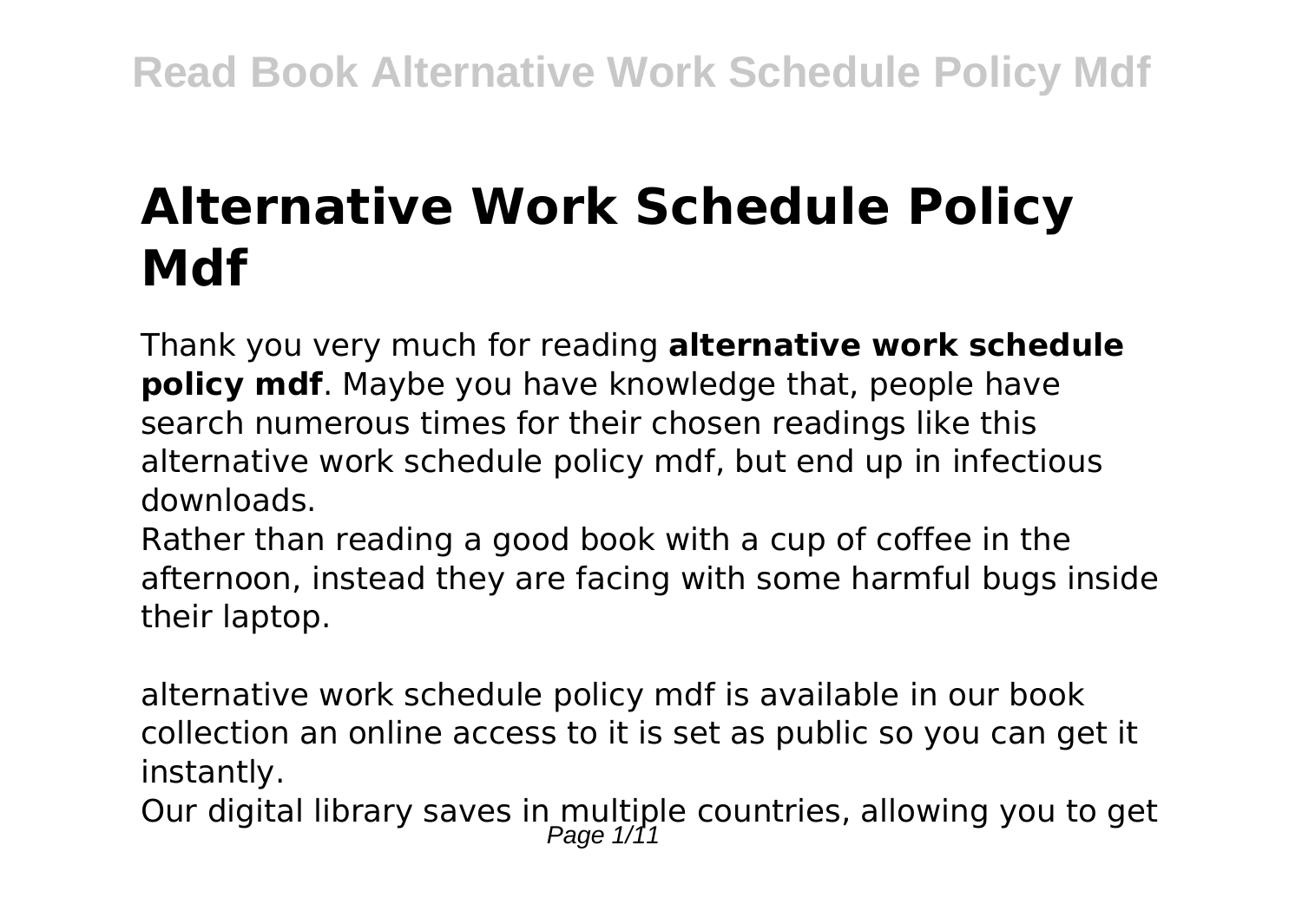the most less latency time to download any of our books like this one.

Kindly say, the alternative work schedule policy mdf is universally compatible with any devices to read

PixelScroll lists free Kindle eBooks every day that each includes their genre listing, synopsis, and cover. PixelScroll also lists all kinds of other free goodies like free music, videos, and apps.

### **Alternative Work Schedule Policy Mdf**

4.1 Policy on Alternative Work Schedules Effective: July 1, 2017 Revised: January 2, 2019; July 1, 2019 (B) An employee may work four nine-hour days and one four-hour day in a work week to equal 40 hours. (C) An employee may work four 10-hour days in a work week followed by a work week of five eight- hour days for a total of 80 hours per pay period.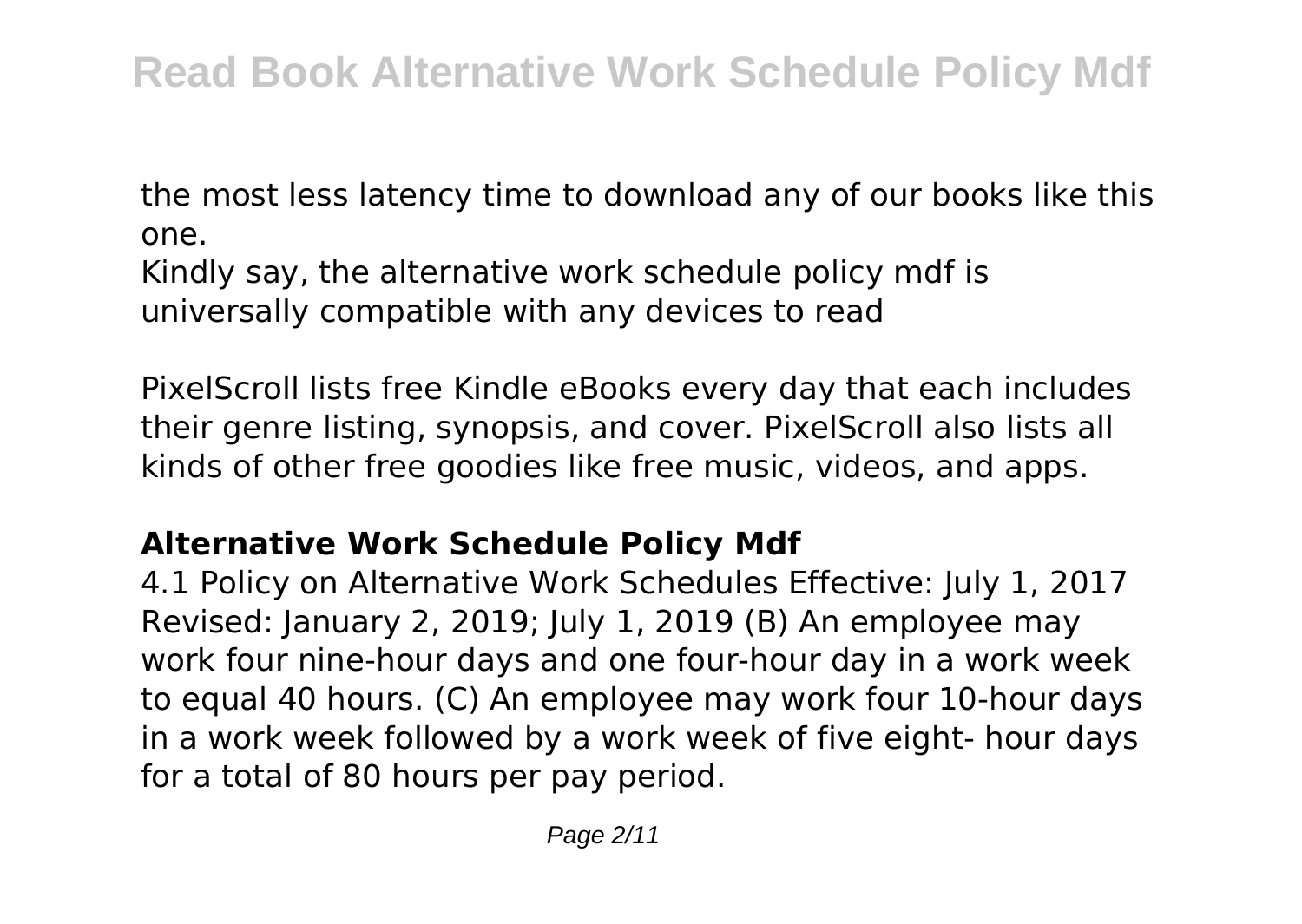## **4.1 POLICY ON ALTERNATIVE WORK SCHEDULES (a) Purpose and Scope**

Effective date of issue: January 5, 2005(revised September 1, 2009)Page 2 of 6 Policy on Alternative Work Schedules 4. An exempt\* employee may work four nine-hour days and one eighthour day in a work week to equal 44 hours followed by a work week of four nine hour-days equal to 36 hours for a total of 80 hours per pay period.

**Policy on Alternative Work Schedules - Maryland Judiciary** The definitions in this handbook apply only to Alternative Work Schedules. Agency Any executive agency or military department (as defined in 5 U.S.C. 105 and 102, respectively), the Government Printing Office, and the Library of Congress. Alternative work schedules (AWS) Both flexible work schedules and compressed work schedules. Basic work requirement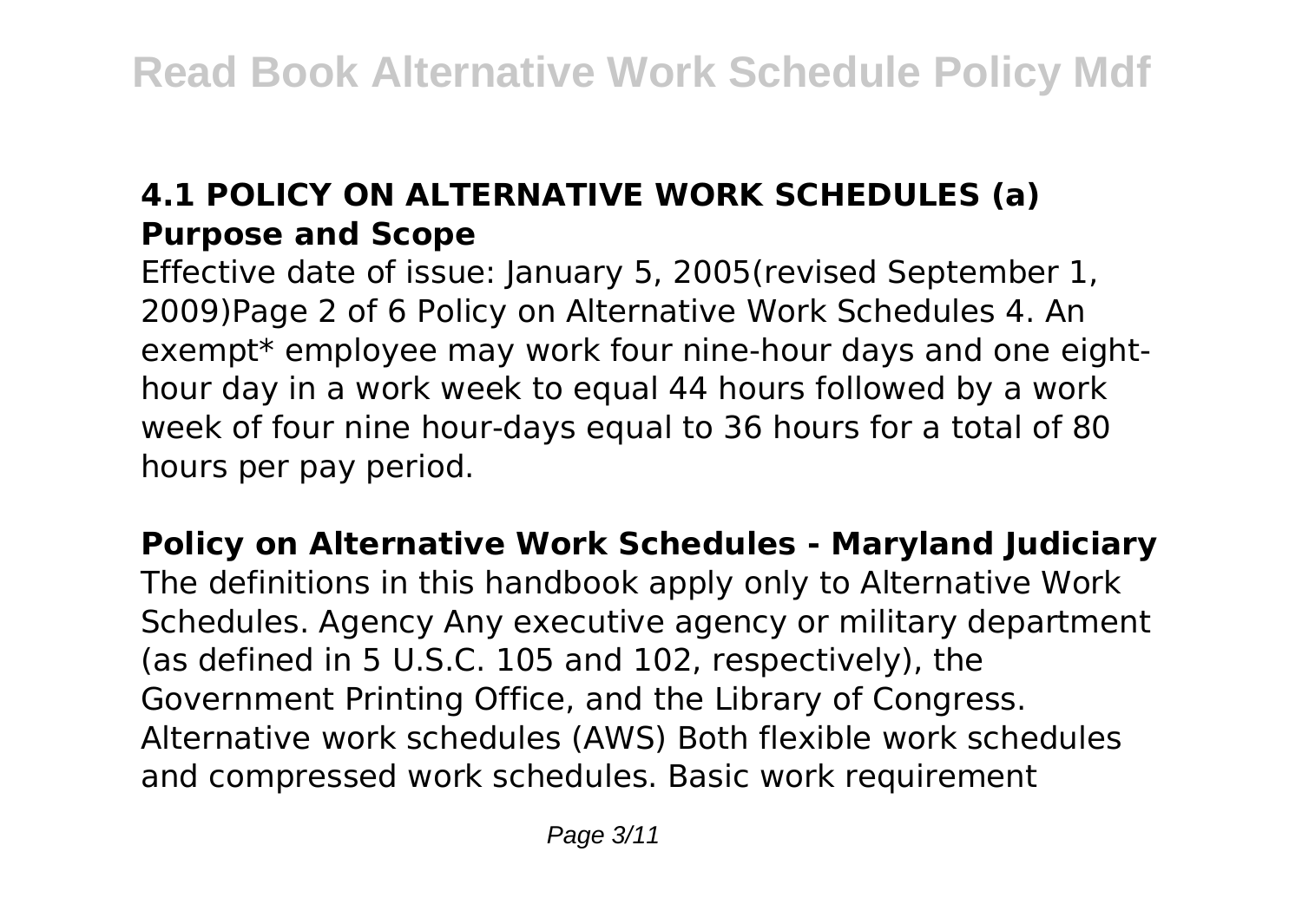#### **Alternative Work Schedules - OPM.gov**

9. No alternative work schedule will be implemented that results in an employee working less than or more than the position's budgeted FTE. 10. If a nonstandard work week is a requirement of the position, this policy is not applicable. REQUEST AND APPROVAL. Alternate work schedules require written agreements. Although agreements may include various

#### **ALTERNATIVE WORK SCHEDULE POLICY HR-14-09-3**

Discontinuation of the alternative work schedule must coincide with the end of a pay period. 5.4.2 Alternative work schedules may be revoked at the discretion of the Department Director to all employees if the Department Director deems it appropriate with, at a minimum, two weeks' written notice, except in cases of emergency.

## **Department Policy ALTERNATIVE WORK SCHEDULES**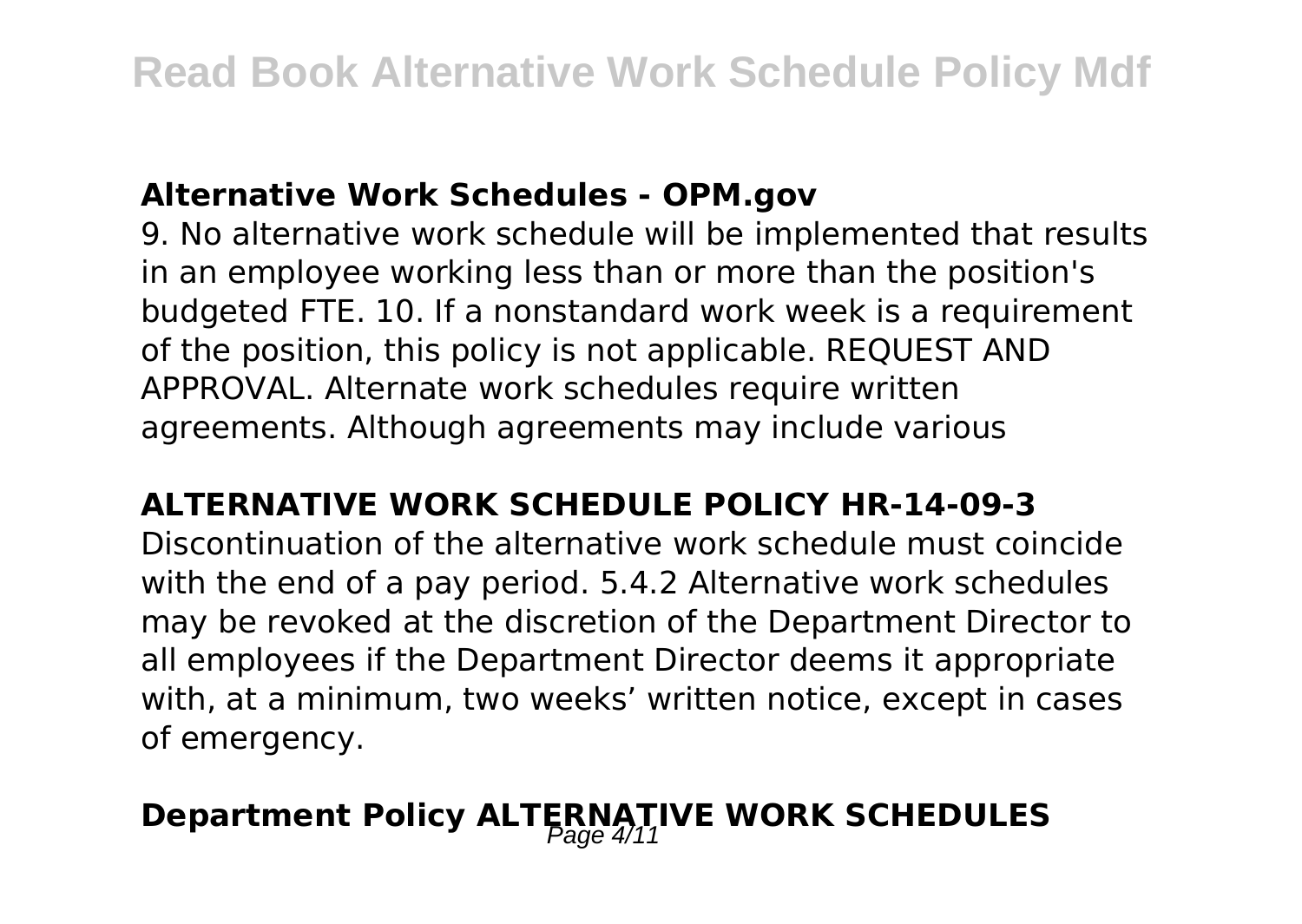Alternate work schedules (AWS) is an umbrella term that refers to compressed work schedules and flexible work schedules. Compressed work schedule means a fixed work schedule (no flexible time bands) in which an employee can complete the biweekly work requirement in less than 10 working days.

#### **Alternative work schedules | U.S. Department of Commerce**

General Statement: Department Directors can approve an alternative work schedule for non-faculty employees to support the efficiency of university operations and/or to offer those employees greater flexibility in their work schedule. Alternative work schedules differ from the traditional 8 a.m. to 5 p.m. fiveday work schedule.

#### **Alternative Work Schedule Guidelines General Statement**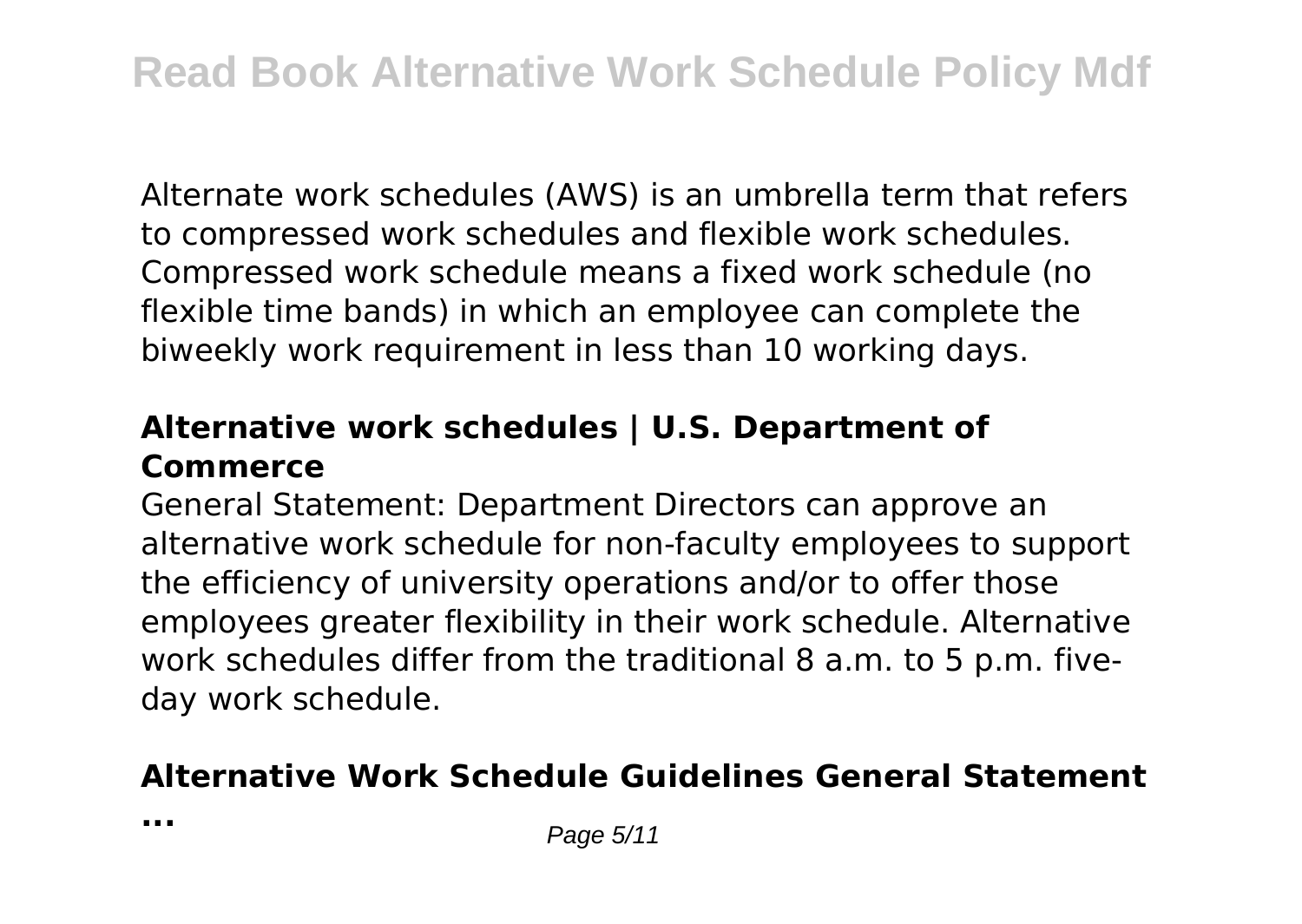Departments developing alternative work schedule policies or considering revising existing policies should work the Human Resources Department if they have questions or concerns. Human Resources must always be provided a copy of the Departments policies.

#### **Alternate Work Schedule Policies: Administrative Memo E-9 ...**

Overview. Alternative Work Schedules (AWS) refer to a variety of schedule options that provide an alternative to the standard 8:30am to 5:00pm workweek. AWS is available to NIH employees with supervisory approval. Adjustable work hours can assist employees in balancing the demands of the workplace with their personal responsibilities and as well as help alleviate commuting frustrations.

## Alternative Work Schedule | Office of Human Resources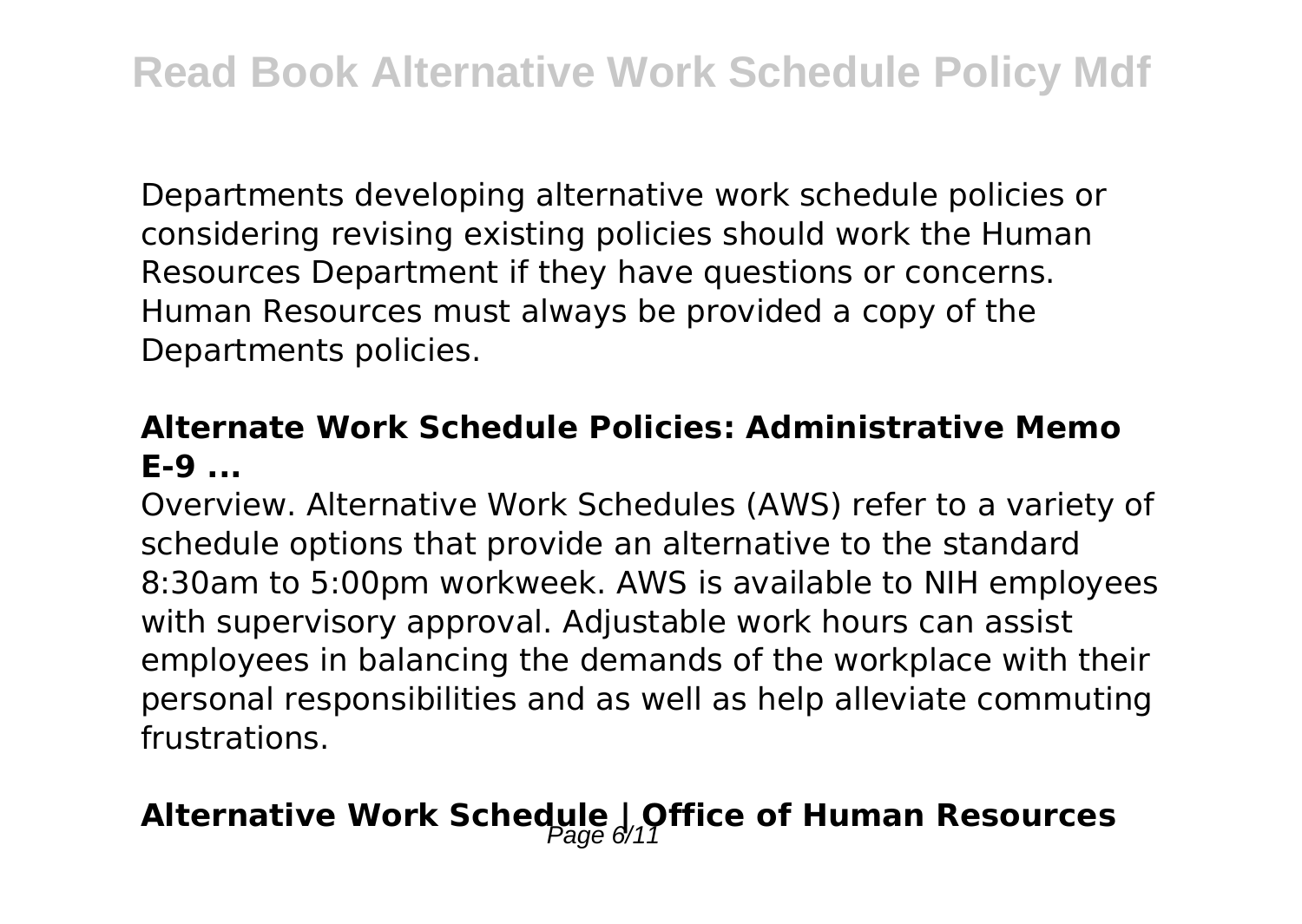Sample Policies for Flexible Work Schedule Programs This section provides a guideline, or definition of terms, and then follows a set of policy and ... may have child or other family member care problems for which alternative arrangements might not be easily made. Medical problems, school commitments, or other unforeseen ... work schedule or on ...

#### **Sample Policies for Flexible Work Schedule Programs**

All alternative work schedules shall provide that employees working a standard 37.5-hour workweek will be scheduled to work 75 hours each two-week pay period. For employees covered by the standard 40-hour workweek, alternative work schedules shall require the employee to be scheduled to work 80 hours each two-week pay period.

#### **DHR - Alternative Work Schedule Policy**

A flexible work schedule is an alternative to the traditional 9 to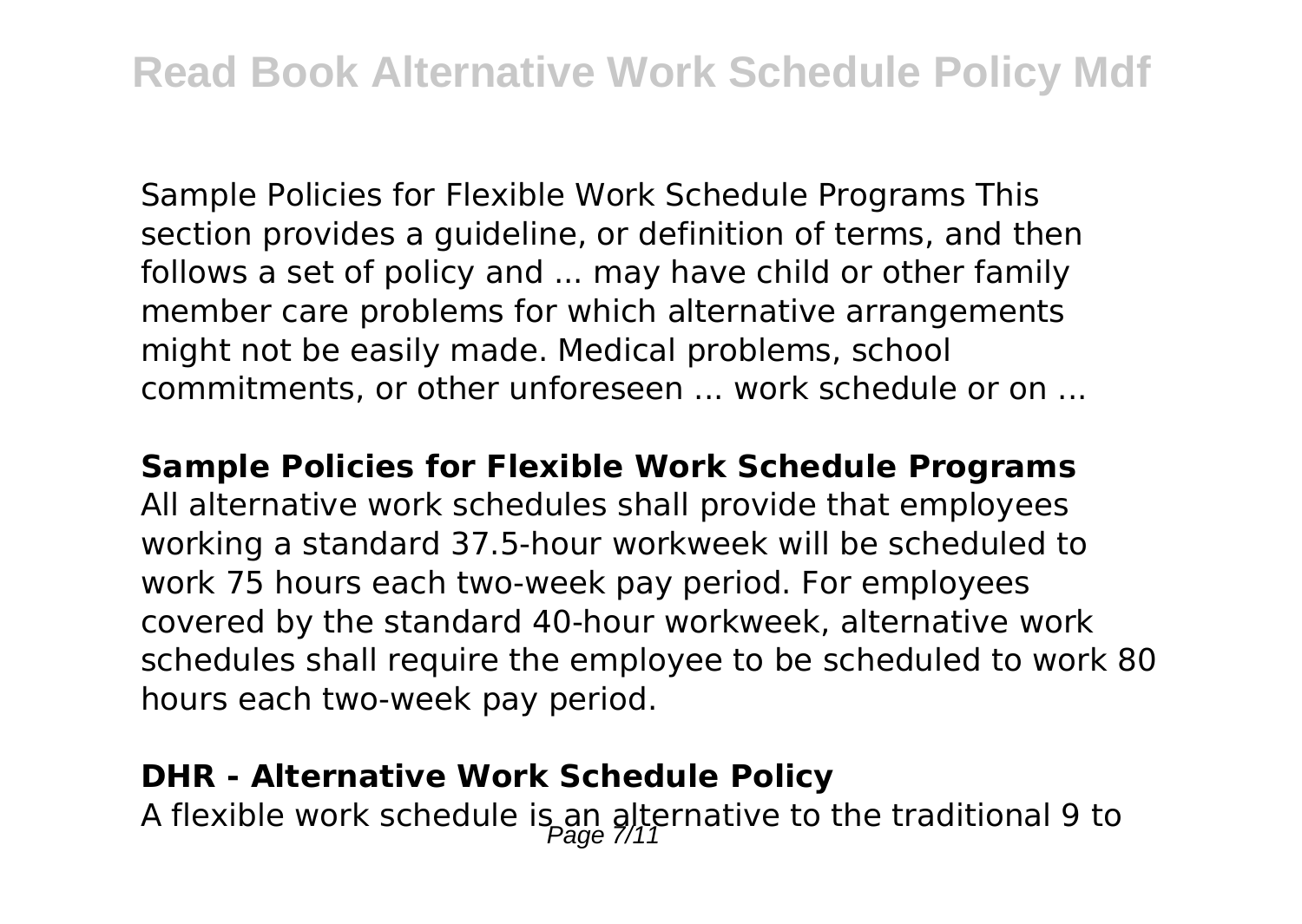5, 40-hour work week. It allows employees to vary their arrival and/or departure times. Under some policies, employees must work a prescribed number of hours a pay period and be present during a daily "core time."

#### **Flexible Schedules | U.S. Department of Labor**

Alternate Workweek Schedule A variation of the standard 5-day/40-hour work schedule in which a full time employee completes a 40-hour workweek in a compressed schedule. It is the policy of the Department of General Services (DGS) to permit alternate workweek schedule (AWS) for full time employees when it is in the best interest to the State.

#### **Alternate Workweek Schedule - California**

This Policy and Procedures define Alternative Work Schedules for fulltime employees in the regular and Contingent Category II groups. This Policy and Procedures apply to exempt and non-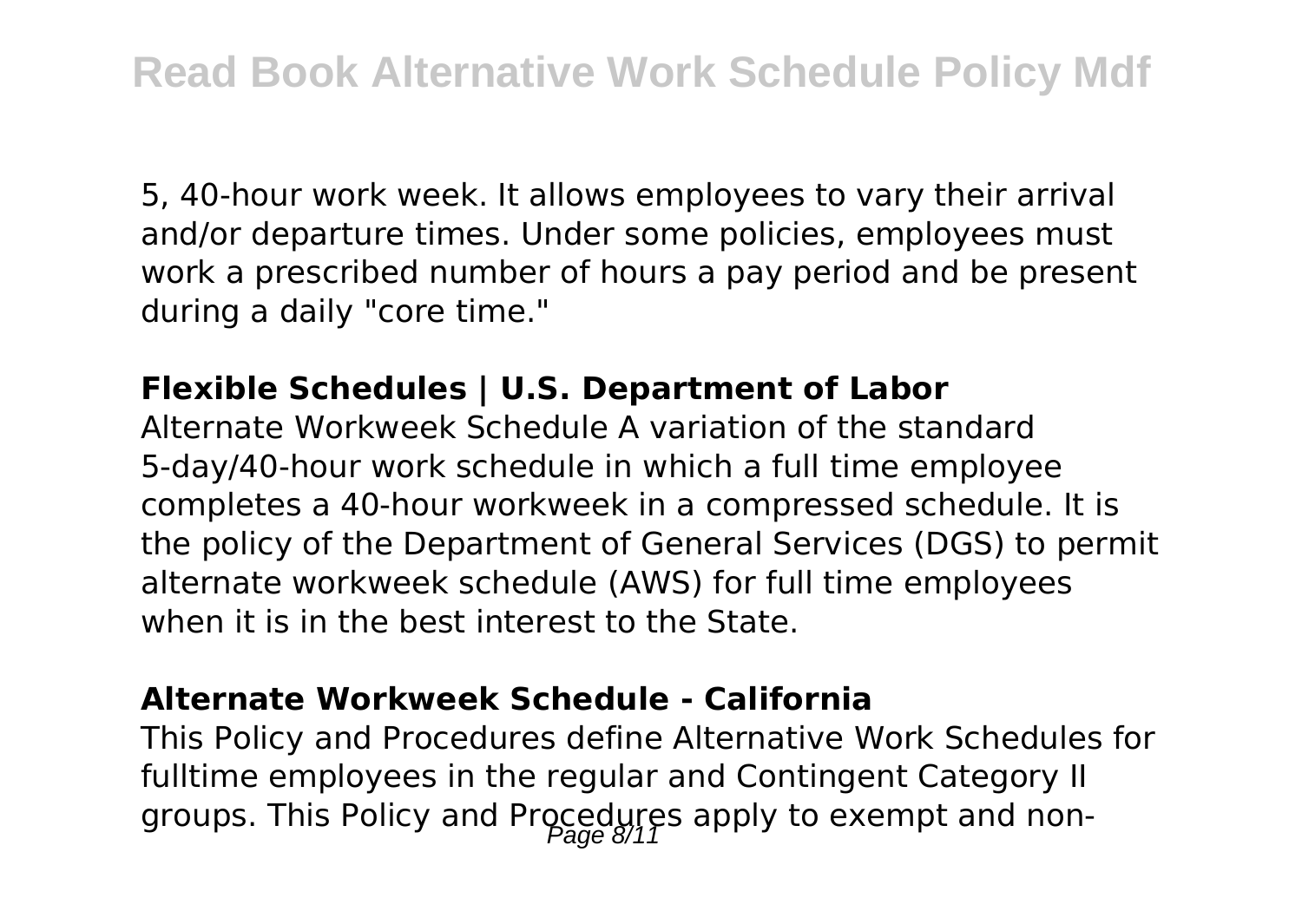exempt employees. This Policy and Procedures do not apply to faculty, Contingent Category I employees, and part-time employees.

### **Alternative Work Schedules Policy and Procedure (Template ...**

Alternate schedules and work from home arrangements are not an employee entitlement, and may be discontinued or altered by the appointing authority for any reason at any time. Employees may be permitted to work alternate schedules at the discretion of the appointing authority.

#### **Alternate Schedules and Work from Home Guidance | Human ...**

The Alternative Work Schedule Policyis located on the BHR website. It is the goal of the state of South Dakota to provide employees with a work environment that allows them to balance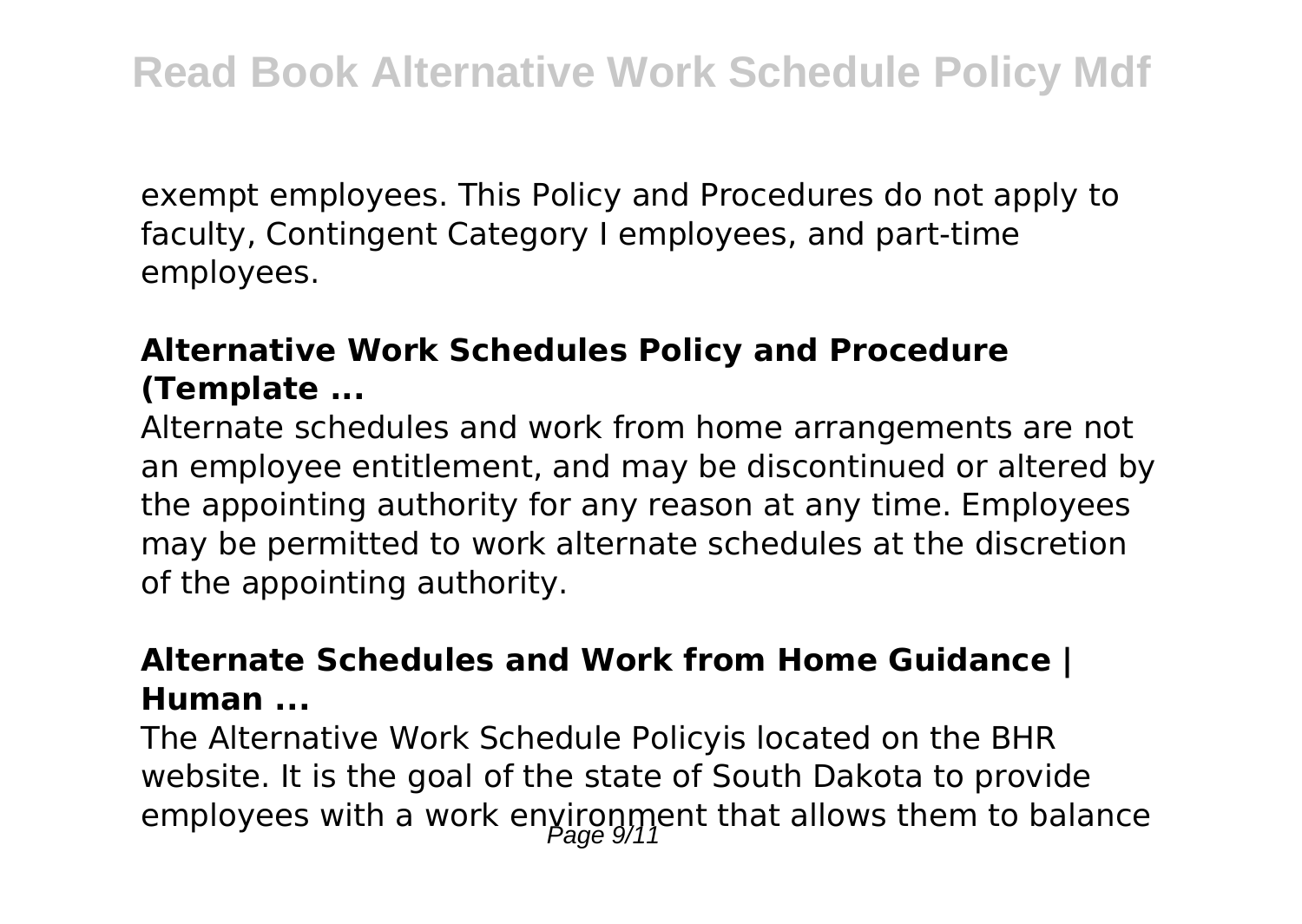work and life activities.

#### **Alternative Work Schedule - DOC**

In setting up any type of Alternative Work Schedule, an organization must remember that the policy must be legitimate, with objective standards spelled out in a written policy, concerning which positions are open to these arrangements and which are not. After the policy is established, the organization must ensure that the policy does not conflict

#### **Personnel Practices - IPMA-HR**

Fixed Flex Time: A work schedule of 7.5 hours per day with a fixed start and end time other than 8:00 a.m. to 4:30 p.m. Business Hours: A work schedule consistent with the State business hours of 8:00 to 4:30 p.m. NOTE: Saturday and Sunday cannot be used to meet the hours required for the alternative work schedule.<br>
Page 10/11